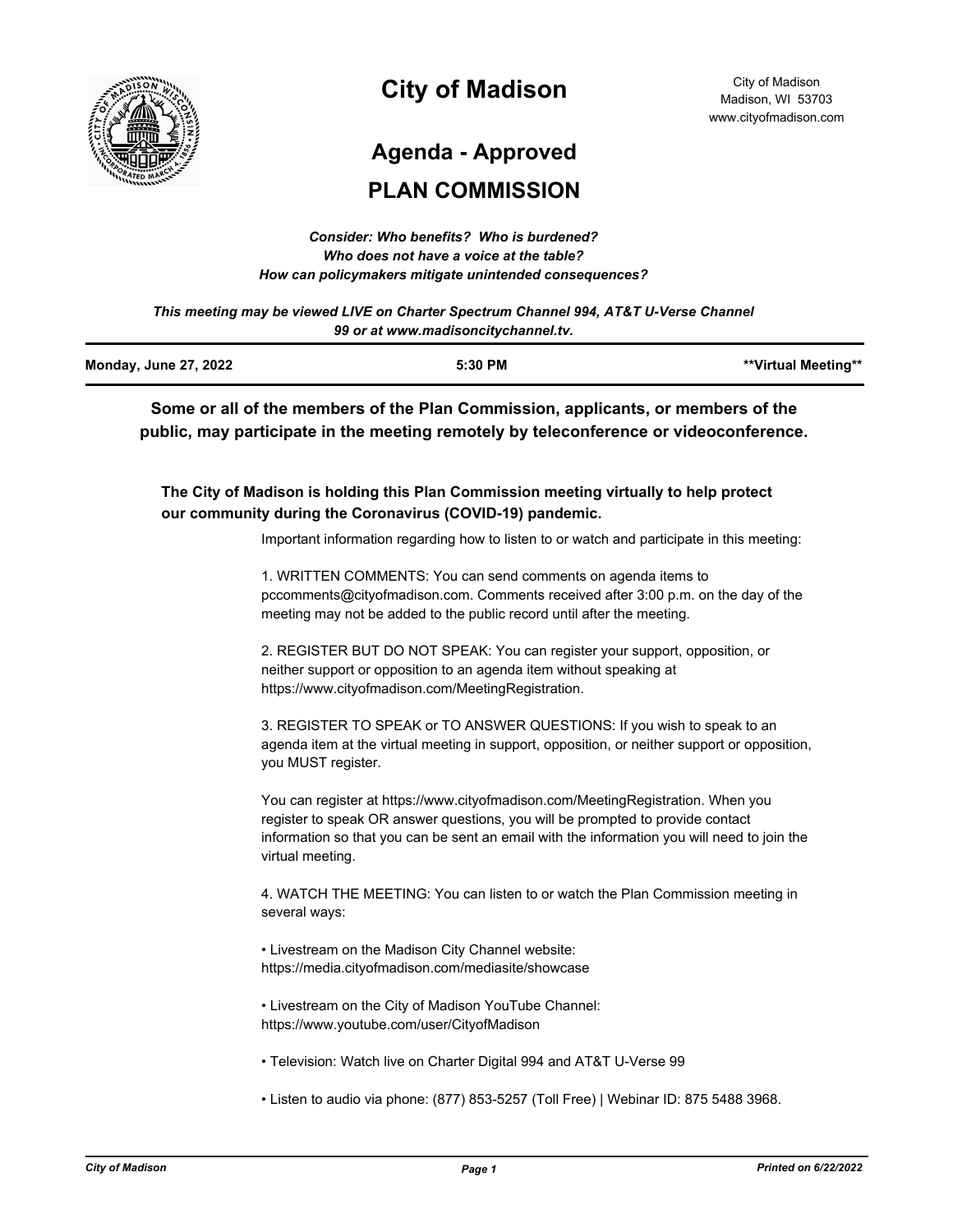#### **\*\*Note\*\* Quorum of the Common Council may be in attendance at this meeting.**

If you need an interpreter, translator, materials in alternate formats or other accommodations to access this service, activity or program, please call the phone number below immediately.

Si necesita un intérprete, un traductor, materiales en formatos alternativos u otros arreglos para acceder a este servicio, actividad o programa, comuníquese inmediatamente al número de teléfono que figura a continuación.

Yog tias koj xav tau ib tug neeg txhais lus, ib tug neeg txhais ntawv, cov ntaub ntawv ua lwm yam los sis lwm cov kev pab kom siv tau qhov kev pab, kev ua num los sis kev pab cuam no, thov hu rau tus xov tooj hauv qab no tam sim no.

Please contact the Department of Planning and Community & Economic Development at (608) 266-4635.

# **CALL TO ORDER/ROLL CALL**

# **PUBLIC COMMENT**

**1. [60306](http://madison.legistar.com/gateway.aspx?m=l&id=/matter.aspx?key=71173)** Plan Commission Public Comment Period

## **COMMUNICATIONS, DISCLOSURES AND RECUSALS**

Members of the body should make any required disclosures or recusals under the City's Ethics Code.

## **MINUTES OF THE JUNE 13, 2022 REGULAR MEETING**

https://madison.legistar.com/View.ashx? M=M&ID=900203&GUID=D9EC4351-3D47-47A6-9217-BF2729BF8143

## **SCHEDULE OF MEETINGS**

Regular Meetings: Monday, July 11, 25 and August 8, 29, 2022

# **AGENDA NOTE:**

Note: Hearing items may be called at any time after the beginning of the meeting. Those wishing to speak on an item must register with the Secretary. The Plan Commission uses a consent agenda, which means that the Commission can consider any item where there are no registrants wishing to speak in opposition regardless of its placement on the agenda.

## **SPECIAL ITEMS OF BUSINESS**

**- Plan Commission Appointment to the Transportation Policy and Planning Board**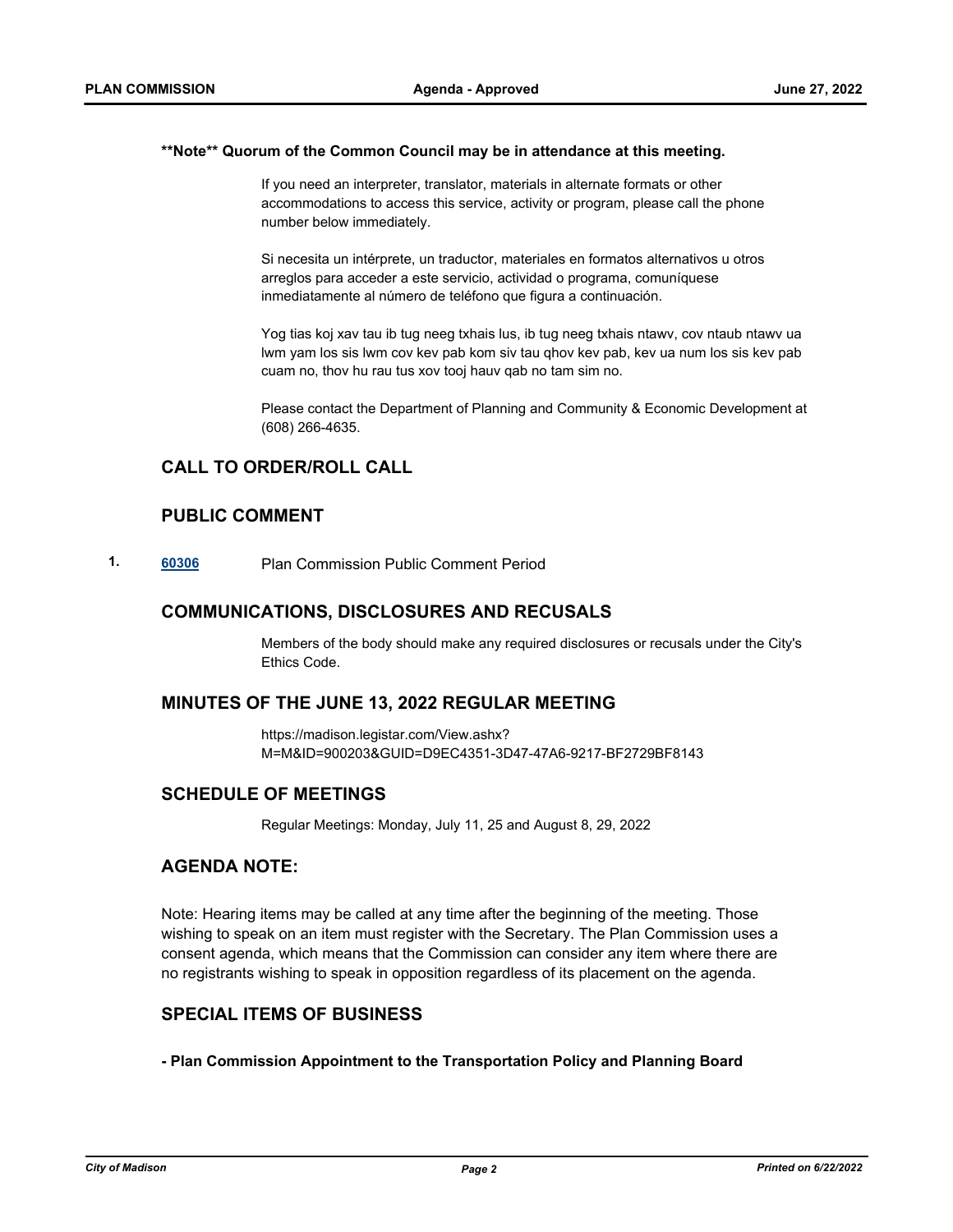**2. [58948](http://madison.legistar.com/gateway.aspx?m=l&id=/matter.aspx?key=70057)** Planning Division update on the Reiner Neighborhood Development Plan

## **PUBLIC HEARINGS**

## **Tax Incremental Financing Districts**

- **3. [72106](http://madison.legistar.com/gateway.aspx?m=l&id=/matter.aspx?key=83863)** Approving the Amendment to the Project Plan and Boundary for Tax Incremental District (TID) #45 (Capitol Square West), City of Madison.
- **4. [72107](http://madison.legistar.com/gateway.aspx?m=l&id=/matter.aspx?key=83864)** Approving the Creation of the Project Plan and Boundary for Tax Incremental District (TID) #50 (State and Lake), City of Madison.

#### **Conditional Use Requests, Demolition Permits & Related Requests**

Note: Items 5-7 are related and should be referred to July 25, 2022 at the request of the applicant and pending a recommendation by the Urban Design Commission

- **5. [71244](http://madison.legistar.com/gateway.aspx?m=l&id=/matter.aspx?key=83185)** 802, 816, 818, 820, and 826 Regent Street; 8th Ald. Dist.: Consideration of a demolition permit to demolish a place of worship, two residences, and two commercial buildings.
- **6. [71245](http://madison.legistar.com/gateway.aspx?m=l&id=/matter.aspx?key=83186)** 802-826 Regent Street; 8th Ald. Dist: Consideration of a conditional use in the Urban Mixed-Use (UMX) District for a new building greater than 20,000 square feet and more than four stories; consideration of a conditional use in the UMX District for a multi-family dwelling with greater than eight units; and consideration of a conditional use in the UMX District for outdoor recreation, all to allow construction of a ten-story mixed-use building with approximately 3,000 square feet of commercial space and 178 apartments.
- **7. [71249](http://madison.legistar.com/gateway.aspx?m=l&id=/matter.aspx?key=83190)** Approving a Certified Survey Map of property owned by CRG Acquisition, LLC located at 802-826 Regent Street; 8th Ald. Dist.

Note: Items 8 and 9 are related and will be considered as one public hearing. Following the public hearing, the Plan Commission shall make separate findings and motions on each agenda item.

- **8. [71246](http://madison.legistar.com/gateway.aspx?m=l&id=/matter.aspx?key=83187)** 2101-2115 East Springs Drive; 17th Ald. Dist.: Consideration of a conditional use in the Commercial Center (CC) District for a multi-family dwelling with greater than 36 dwelling units; consideration of a conditional use in the CC District for a residential building complex; and consideration of a conditional use in the CC District for outdoor recreation, all to allow construction of approximately 463 apartments in four buildings with outdoor recreation.
- **9. [71665](http://madison.legistar.com/gateway.aspx?m=l&id=/matter.aspx?key=83535)** Approving a Certified Survey Map of property owned by Madison East Land, LLC located at 2101-2115 East Springs Drive; 17th Ald. Dist.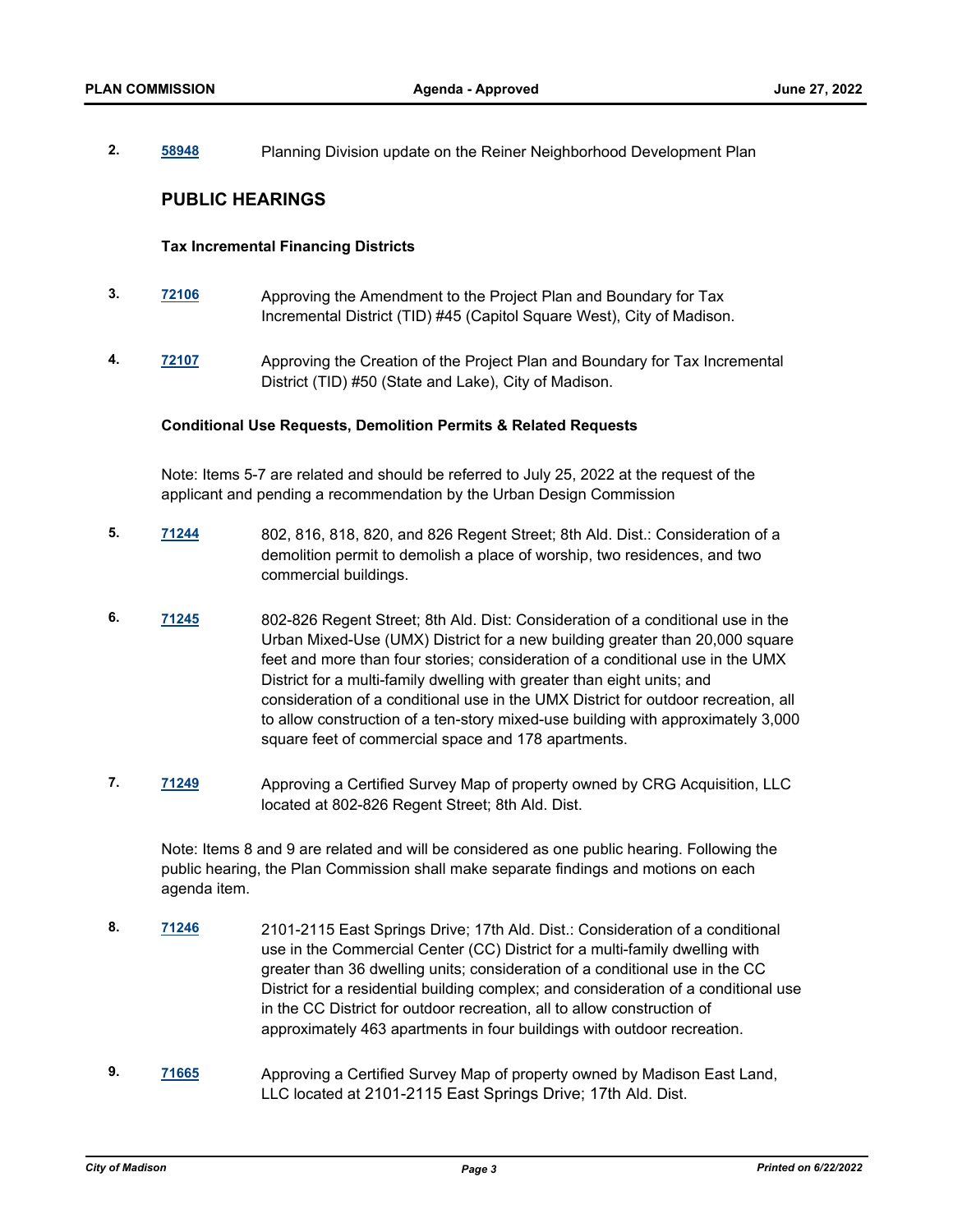**10. [71247](http://madison.legistar.com/gateway.aspx?m=l&id=/matter.aspx?key=83188)** 4301 East Towne Boulevard; 17th Ald. Dist.: Consideration of an alteration to an approved conditional use in the Commercial Center (CC) District for a restaurant vehicle access sales and service window, and consideration of an alteration to a conditional use planned multi-use site, all to allow the addition of a second service lane.

Note: Item 11 should be referred to a future meeting (no date specified) at the request of the applicant

- **11. [71634](http://madison.legistar.com/gateway.aspx?m=l&id=/matter.aspx?key=83504)** 917 Deming Way; 9th Ald. Dist.: Consideration of a demolition permit to demolish a street-facing wall of an office /industrial building to allow construction of an addition.
- **12. [71648](http://madison.legistar.com/gateway.aspx?m=l&id=/matter.aspx?key=83518)** 402 Rustic Drive; 3rd Ald. Dist.: Consideration of a conditional use in the Suburban Residential-Consistent 1 (SR-C1) District for a community living arrangement with 9-15 residents.
- **13. [71633](http://madison.legistar.com/gateway.aspx?m=l&id=/matter.aspx?key=83503)** 131 W Wilson Street; 4th Ald. Dist.: Consideration of a demolition permit to demolish a twelve-story commercial/ office building.

#### **Subdivision**

**14. [71941](http://madison.legistar.com/gateway.aspx?m=l&id=/matter.aspx?key=83729)** Re-approving the revised preliminary plat and final plat of *The American Center Eastpark Fourth Addition* on property addressed as 4846-4902 Eastpark Boulevard; 17th Ald. Dist., and granting a waiver or variance to one or more design requirements in Section 16.23(8) of the Subdivision Regulations, as allowed by Section 16.23(10).

## **BUSINESS BY MEMBERS**

## **SECRETARY'S REPORT**

#### **- Recent Common Council Actions**

- 702 Ruskin Street - IL to CC-T - Placed on file without prejudice on June 21, 2022 - Amend Official Map to map reservation for Ruskin Street/Huxley Street and Roth Street to Packers Avenue connections - Adopted subject to Plan Commission recommendation (Substitute - Alternate Street Alignment) on June 21, 2022

- 2007 Roth St., 1810 & 1834 Commercial Ave., et al - IL and IG to CN, RMX and TR-U2 - Adopted subject to Plan Commission recommendation (Second Substitute) on June 21, 2022

- 222-230 Merry Street - TR-U2 to TR-U1 - Placed on file without prejudice subject to Plan Commission recommendation on June 21, 2022

- 222-232 E Olin Avenue - SE to TE and CSM Referral for mixed-use redevelopment - Adopted subject to Plan Commission recommendation on June 21, 2022

- 3900-3920 Monona Drive & 109 Cottage Grove Road - NMX to TSS and CSM Referral for mixed-use redevelopment - Adopted subject to Plan Commission recommendation on June 21, 2022